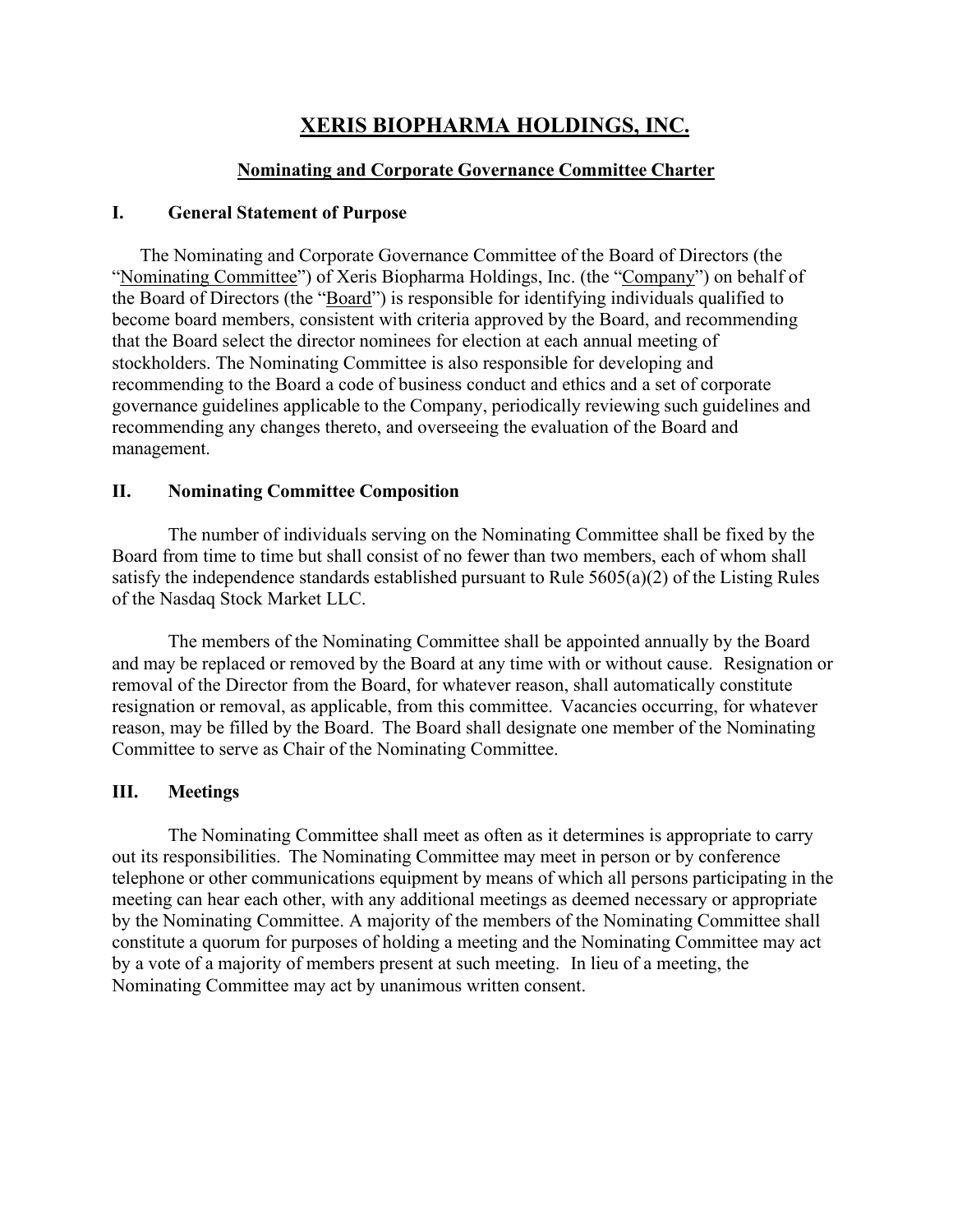### **IV. Nominating Committee Activities**

The Nominating Committee's purpose and responsibilities shall be to:

#### **A. Review of Charter**

Review and reassess the adequacy of this Charter annually and submit any proposed changes to the Board for approval.

#### **B. Performance Evaluation of the Nominating Committee**

Undertake periodically a performance evaluation of the Nominating Committee and report to the Board on the results of such evaluation.

#### **C. Selection of New Directors**

- Recommend to the Board criteria for Board and committee membership, which shall include a description of any specific, minimum qualifications that the Nominating Committee believes must be met by a Nominating Committee-recommended nominee, and a description of any specific qualities or skills that the Nominating Committee believes are necessary for one or more of the Company's directors to possess, and annually reassess the adequacy of such criteria and submit any proposed changes to the Board for approval.
- Establish a policy with regard to the consideration of director candidates recommended by stockholders.
- Establish procedures to be followed by securityholders in submitting recommendations for director candidates to the Nominating Committee. The current procedures to be followed by securityholders are set forth below:
	- 1. All securityholder recommendations for director candidates must be submitted to the Secretary of the Company, who will forward all recommendations to the Nominating Committee.
	- 2. All securityholder recommendations for director candidates must be submitted to the Company not less than 120 calendar days prior to the date on which the Company's proxy statement was released to stockholders in connection with the previous year's annual meeting.
	- 3. All securityholder recommendations for director candidates must include the following information:
		- a. The name and address of record of the securityholder.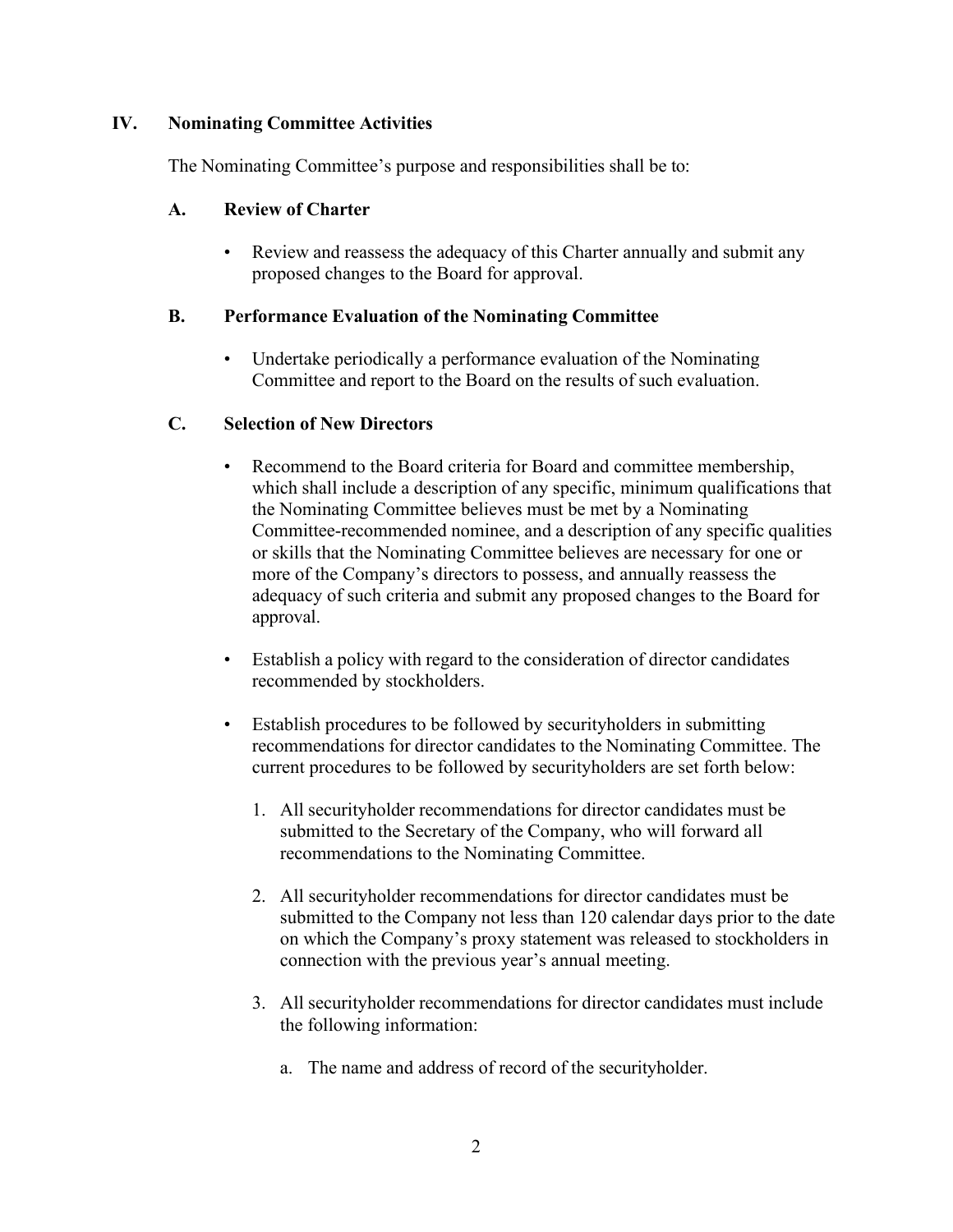- b. A representation that the securityholder is a record holder of the Company's securities, or if the securityholder is not a record holder, evidence of ownership in accordance with Rule 14a-8(b)(2) of the Securities Exchange Act of 1934.
- c. The name, age, business and residential address, educational background, current principal occupation or employment, and principal occupation or employment for the preceding five (5) full fiscal years of the proposed director candidate.
- d. A description of the qualifications and background of the proposed director candidate which addresses the minimum qualifications and other criteria for Board membership approved by the Board from time to time and set forth in this Charter.
- e. A description of all arrangements or understandings between the securityholder and the proposed director candidate.
- f. The consent of the proposed director candidate (i) to be named in the proxy statement relating to the Company's annual meeting of stockholders and (ii) to serve as a director if elected at such annual meeting.
- g. Any other information regarding the proposed director candidate that is required to be included in a proxy statement filed pursuant to the rules of the Securities and Exchange Commission.
- Establish a process for identifying and evaluating nominees for the Board, including nominees recommended by securityholders. The current process for identifying and evaluating nominees for the Board is as follows:
	- 1. The Nominating Committee may solicit recommendations from any or all of the following sources: non-management directors, the Chief Executive Officer, other executive officers, third-party search firms, or any other source it deems appropriate.
	- 2. The Nominating Committee will review and evaluate the qualifications of any such proposed director candidate, and conduct inquiries it deems appropriate.
	- 3. The Nominating Committee will evaluate all such proposed director candidates in the same manner, with no regard to the source of the initial recommendation of such proposed director candidate.
	- 4. In identifying and evaluating proposed director candidates, the Nominating Committee may consider, in addition to the minimum qualifications and other criteria for Board membership approved by the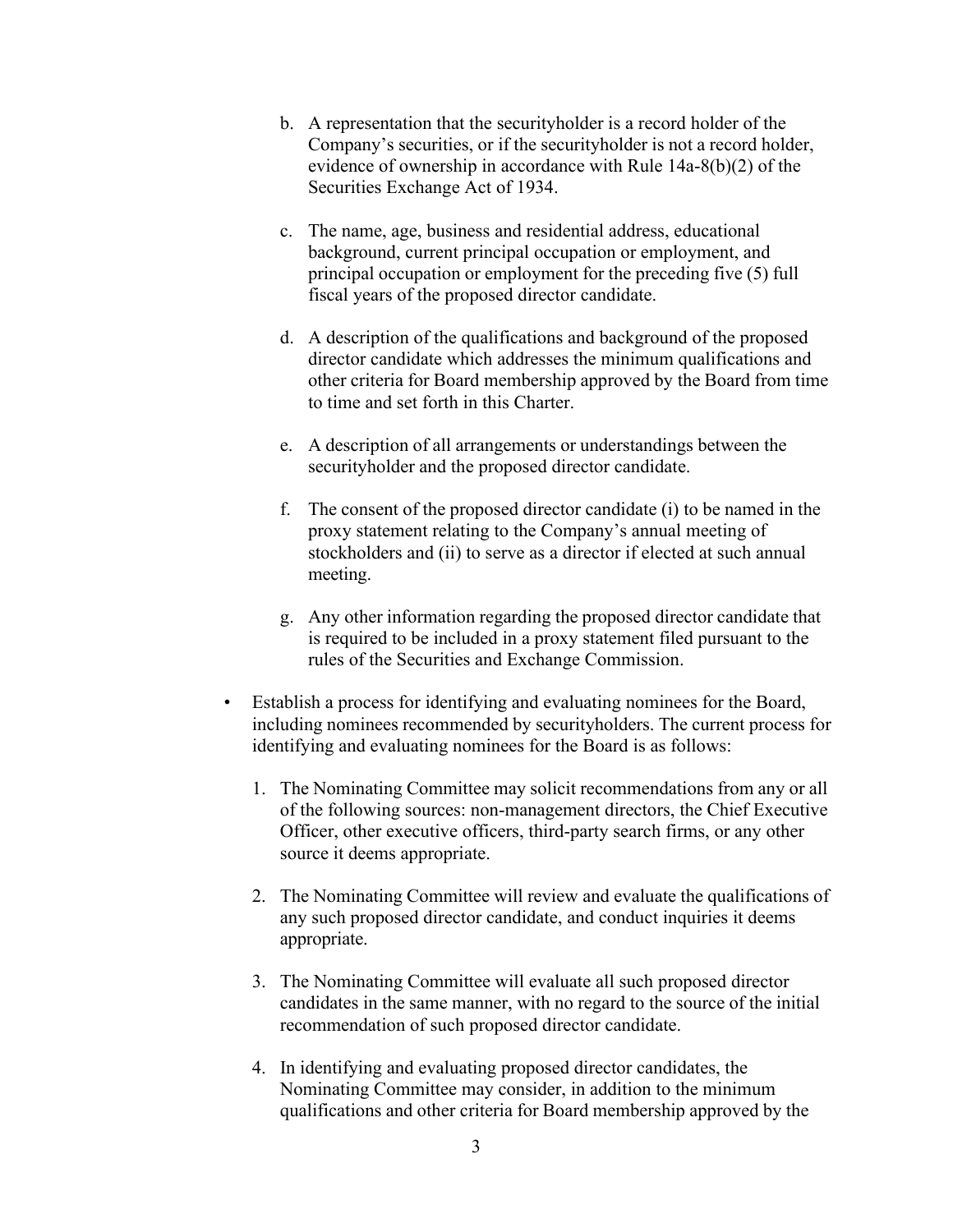Board from time to time, all facts and circumstances that it deems appropriate or advisable, including, among other things, the skills of the proposed director candidate, his or her depth and breadth of business experience or other background characteristics, his or her independence and the needs of the Board.

- Upon identifying individuals qualified to become members of the Board, consistent with the minimum qualifications and other criteria approved by the Board from time to time, recommend that the Board select the director nominees for election at each annual meeting of stockholders; provided that, if the Company is legally required by contract or otherwise to provide third parties with the ability to nominate individuals for election as a member of the Board (pursuant, for example, to the rights of holders of preferred stock to elect directors upon a dividend default or in accordance with shareholder agreements or management agreements), the selection and nomination of such director nominees shall be governed by such contract or other arrangement and shall not be the responsibility of the Nominating Committee.
- Consider recommendations in light of the requirement that a majority of the Board be comprised of directors who meet the independence requirements set forth in Rule 5605(a)(2) of the Listing Rules of the Nasdaq Stock Market LLC.
- Recommend that the Board select the directors for appointment to committees of the Board.
- Review all stockholder nominations and proposals submitted to the Company (including any proposal relating to the procedures for making nominations or electing directors), determine whether the nomination or proposal was submitted in a timely manner and, in the case of a director nomination, whether the nomination and the nominee satisfy all applicable eligibility requirements, and recommend to the Board appropriate action on each such nomination or proposal.

#### **D. Corporate Governance Guidelines**

- Develop and recommend to the Board a set of Corporate Governance Guidelines applicable to the Company that satisfy the standards set forth in Rule 5605 of the Listing Rules of the Nasdaq Stock Market LLC.
- Review and reassess the adequacy of the Corporate Governance Guidelines annually and recommend any proposed changes to the Board for approval.

#### **E. Evaluation of Board of Directors**

• Oversee annual evaluations of the Board and its committees.